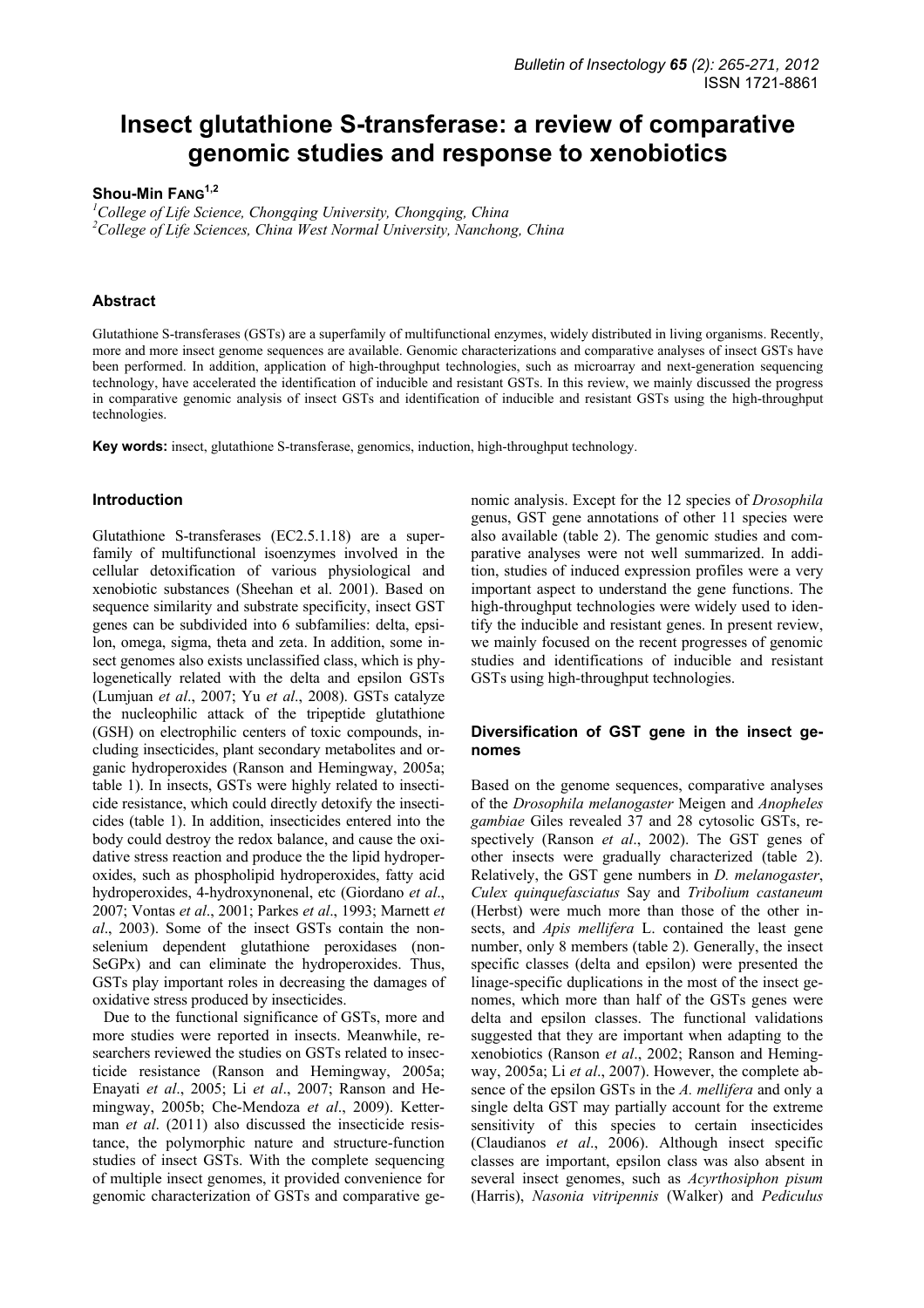**Table 1.** GST classes and its corresponding biological roles.

| GST class    | Biological roles (References)                                                                                                                                                                    |
|--------------|--------------------------------------------------------------------------------------------------------------------------------------------------------------------------------------------------|
| Delta        | Metabolism of organophosphate (Li et al., 2007) and organochlorine insecticides (Tang and Tu, 1994);<br>Non-selenium dependent glutathione peroxidase activity (Sawicki et al., 2003)            |
| Epsilon      | Metabolism of organophosphate (Huang et al., 1998; Wei et al., 2001) and organochlorine insecticides<br>(Ortelli et al., 2003); Non-SeGPx activity (Ortelli et al., 2003; Sawicki et al., 2003). |
| Sigma        | Non-SeGPx activity (Singh et al., 2001; Vontas et al., 2001; Sawicki et al., 2003);<br>Structure protein (Clayton et al., 1998; Ranson and Hemingway, 2005a)                                     |
| Theta        | Metabolism of 1-chloro-2,4-dinitrobenzene (Yamamoto et al., 2005)                                                                                                                                |
| Omega        | Non-SeGPx activity (Yamamoto et al., 2011b)                                                                                                                                                      |
| Zeta         | Participating in tyrosine degradation pathway (Board et al., 1997; Ranson and Hemingway, 2005a)                                                                                                  |
| Unclassified | Lower non-SeGPx activity and hematin binding (Lumjuan et al., 2007)                                                                                                                              |

**Table 2.** The numbers of cytosolic GSTs in the insect genomes.

| Species | melanogaster<br>D. | gambiae<br>4 | aegypti<br>A   | quinquefasciatus | riparius*<br>C | $tentans*$<br>Ċ. | mellifera<br>$\overline{\mathcal{A}}$ | vitripennis<br>$\mathsf{X}$ | castaneum<br>$\overline{L}$ | mori<br>B.     | *whordrightm<br>$\mathbf{r}$ | pisum<br>↽       | persicae*<br>M.  | humanus<br>$\mathbf{p}$ | locust*          |
|---------|--------------------|--------------|----------------|------------------|----------------|------------------|---------------------------------------|-----------------------------|-----------------------------|----------------|------------------------------|------------------|------------------|-------------------------|------------------|
| Delta   | 11                 | 12           | 8              | 17               | 3              | $\overline{2}$   |                                       | 5                           | 3                           | 4              | 9                            | 10               | 8                | 4                       |                  |
| Epsilon | 14                 | 8            | 8              | 10               |                | $\boldsymbol{0}$ | $\boldsymbol{0}$                      | $\boldsymbol{0}$            | 19                          | 8              |                              | $\mathbf{0}$     | $\boldsymbol{0}$ | $\boldsymbol{0}$        | $\boldsymbol{0}$ |
| Omega   | 5                  |              |                |                  |                |                  |                                       | 2                           | $\overline{4}$              | $\overline{4}$ | $\boldsymbol{0}$             | $\boldsymbol{0}$ | $\boldsymbol{0}$ |                         | $\boldsymbol{0}$ |
| Sigma   |                    |              |                | 2                | 4              | 4                | 4                                     | 8                           | 7                           | $\overline{2}$ | 5                            | 6                | 8                | 4                       | 7                |
| Theta   | $\overline{4}$     | 2            | $\overline{4}$ | 6                |                | $\boldsymbol{0}$ |                                       | 3                           |                             |                | $\mathbf{0}$                 | $\overline{2}$   | $\overline{2}$   |                         |                  |
| Zeta    | $\overline{2}$     |              |                |                  |                | $\boldsymbol{0}$ |                                       |                             |                             | $\overline{2}$ |                              | $\theta$         | $\theta$         | 0                       | $\theta$         |
| Others  | $\boldsymbol{0}$   | 3            | 3              |                  | $\overline{2}$ | $\overline{4}$   | $\mathbf{0}$                          | $\Omega$                    | $\mathbf{0}$                | $\overline{2}$ | $\boldsymbol{0}$             | $\theta$         | $\boldsymbol{0}$ | $\boldsymbol{0}$        |                  |
| Total   | 37                 | 28           | 26             | 38               | 13             | 11               | 8                                     | 19                          | 35                          | 23             | 16                           | 18               | 19               | 11                      | 10               |

Data were taken from Ranson *et al*. (2002), Strode *et al*. (2008), Friedman (2011), Claudianos *et al*. (2006), Oakeshott *et al*. (2010), *Tribolium* Genome Sequencing Consortium (2008), Yu *et al*. (2008), Ramsey *et al*. (2010), Karatolos *et al*. (2011), Li *et al*. (2009), Nair and Choi (2011), Qin *et al*. (2011). In *C. quinquefasciatus*, one GST contained only C-terminal domain was not included in this table (Friedman, 2011). \*Numbers based on expressed sequence tag data.

*humanus* L. In addition, *Chironomus riparius* Meigen, *Chironomus tentans* F., *Trialeurodes vaporariorum* (Westwood), *Myzus persicae* Sulzer and *Locusta migratoria manilensis* (Meyen) also contained none or only one member in its EST datasets, respectively.

The omega, sigma, theta and zeta class GSTs were ubiquitously distributed in organisms. Generally, each of the ubiquitous classes contained a small quantity of members (one or two) in most of the species. However, sigma class GSTs were obviously duplicated in *N. vitripennis* (8), beetle (7), whitefly (5), *A. pisum* (6) *M. persicae* (8) and *L. migratoria manilensis* (7). Structural role has been suggested for the sigma GSTs in insects, which possess a proline/alanine-rich N-terminal extension and may aid attachment to the flight muscle (Clayton *et al*., 1998). It has also been found that some of the sigma GSTs show low-level activities with the typical GST substrates, while they might have high affinities for the lipid peroxidation product 4-hydroxynonenal (Singh *et al*., 2001). Thus, these sigma duplicates might play important roles in eliminating the by-products of oxidative stress. In addition, omega GSTs were also obviously duplicated in *D. melanogaster* (5), *T. castaneum* (4) and *Bombix mori* (L.) (4).

Based on the phylogenetic analysis, some of the GST members could not classified into known classes in *A. gambiae* (3), *Aedes aegypti* (L.) (3) and *B. mori* (2), etc. These GSTs have been temporarily named unclassified class (Ranson et al. 2002). Lumjuan et al. (2007) cloned the three unclassified GSTs of *A. aegypti* and heterologously expressed in *Escherichia coli* (Migula). While two of the recombinant proteins (*GSTI1* and *GSTX1*) were constantly retained in the insoluble fraction and could not be recovered as biologically active proteins. The activities of only the recombinant *GSTX2-2* protein were characterized. It was found that *GSTX2-2* has high activities with mode substrate 1-Chloro-2,4 dinitrobenzene (CDNB) and 3,4-Dichloronitrobenzene (DCNB), but very low activity against cumene hydroperoxide. In addition, *GSTX2-2* showed affinity for hematin, which suggested a role in protecting mosquitoes against heme toxicity during blood feeding (Lumjuan *et al*., 2007). In the silkworm, one unclassified GSTs (*BmGSTu*) was cloned, and its recombinant protein was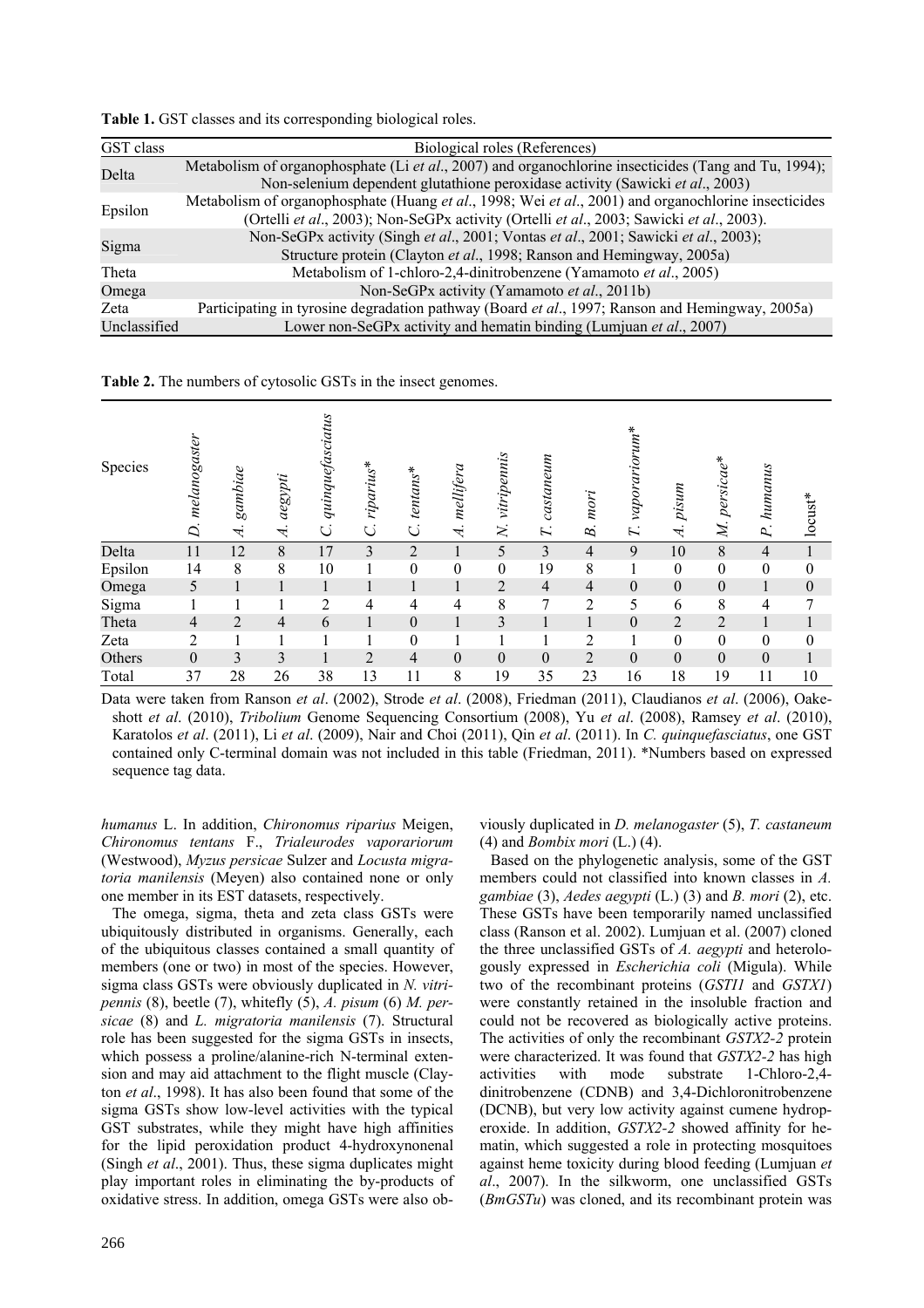also able to catalyze the biotranslation of glutathione with CDNB (Yamamoto *et al*., 2011a). Due to phylogenetic relation to delta and epsilon classes, the function of unclassified GSTs might play important roles in adapting the special niches.

#### **Genomic organization of insect GSTs**

The duplicates of each class often show the cluster distribution in the genome. Friedman (2011) summarized the GST gene clusters among the insect genomes. It was indicated that larger clusters were observed among the dipterans and the coleopteran (Friedman, 2011). For instance, in *A. gambiae*, all the 8 epsilon GSTs are found on chromosome 3R (figure 1A), and two closely linked clusters each consisting of six genes are sequentially arranged on chromosome 2R divisions 18B and 19D (figure 1B); in *D. melanogaster*, ten members of the epsilon class are located on chromosome 2R division 55C9, while ten members of the delta class on chromosome 3R 87B (figure 1). The sequential arranged GSTs might origin by local duplications. In the *A. gambiae*

and *D. melanogaster* epsilon clusters, there are evidences of recent internal duplications within the clusters. Those genes, which have probably diverged recently, are located next to each other and phylogenetically closely related (Sawicki *et al*., 2003; Ding *et al*., 2003). However, in the silkworm, eight members of epsilon class are found, but only three members are clustered on chromosome 7 (figure 1A) (Yu *et al*., 2008). It suggested that the duplication mechanism of the silkworm epsilon GSTs might different from the other insects.

#### **Phylogeny of insect GSTs**

Insect-specific delta and epsilon should be originated after the other classes, which are phylogenetically related with the theta class (Ranson *et al*., 2002; Ding *et al*., 2003; Yu *et al*., 2008; Lumjuan *et al*., 2007). In most insects, delta and epsilon classes have been experienced linage-specific expansions. However, these duplication events are not recent as they are not highly similar at the amino acid level (Friedman, 2011). Due to the linage-



**Figure 1.** Tandem distributions of delta and epsilon GSTs in some insect genomes: A) epsilon class, B) delta class. *B. mori* (Yu *et al*., 2008), *A. gambiae* and *D. melanogaster* (Ding *et al*., 2003), *A. aegypti* (Lumjuan *et al*., 2007).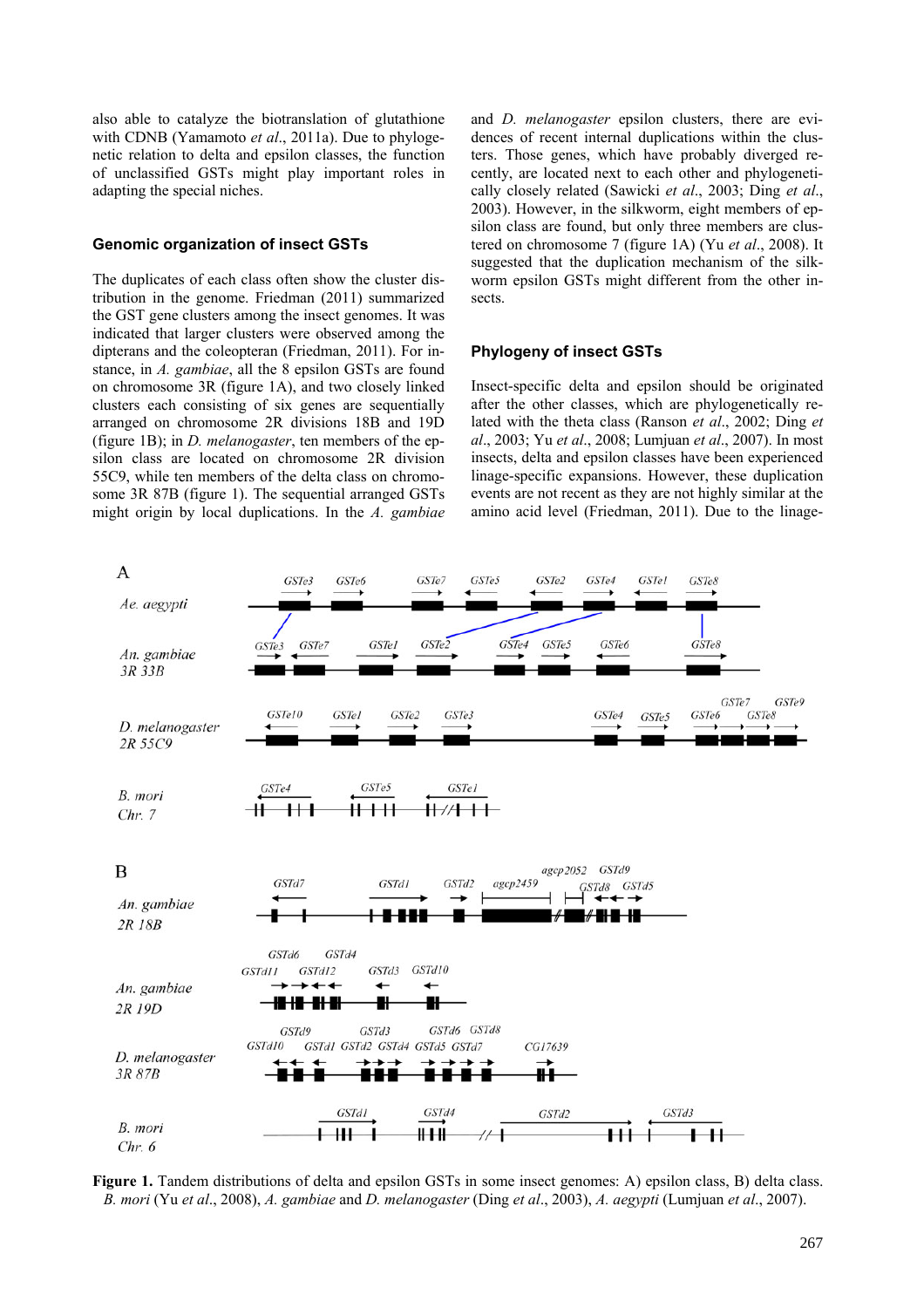specific duplication, the characterization of orthologous genes among insects are very difficult (Ranson *et al*., 2002). In the delta and epsilon classes, only two secure 1:1:1 orthologs are identified among *A. aegypti*, *A. gambiae* and *D. melanogaster* (Lumjuan *et al*., 2007). Furthermore, single secure 1:1:1 orthologous relationships are identified among *A. gambiae*, *D. melanogaster*  and *B. mori* (Yu *et al*., 2008). For the other four classes, based on the phylogenetic analysis, Friedman speculated that the origins of those classes predate the vertebrate and insect divergence (Friedman, 2011). Enayati *et al*. (2005) pushed the origins of the zeta and theta classes to before the origins of multicellular life.

The synteny analyses of GSTs have been conducted among some species. For instance, both *A. gambiae* and *A. aegypti* epsilon clusters consist of eight members, four putative orthologs are identifiable between the species (Lumjuan *et al*., 2007). The synteny evidence is also found between *D. melanogaster* and *A. gambiae*. Friedman (2011) found that ten members (*GSTe1* to *GSTe10*) of *D. melanogaster* and seven members (*GSTe1* to *GSTe7*) of *A. gambiae* were phylogenetically related respectively. In addition, Severson *et al*. (2004) showed evidence that the distribution regions of epsilon GSTs, *D. melanogaster* chromosome 2R division 55C9 and *A. gambiae* chromosome 3R, are syntenic at the chromosomal level. Combining these evidences, the two GST clusters of *D. melanogaster* and *A. gambiae* might share a common ancestor (in an ancient dipteran or earlier insect ancestor) even though their gene expansions occurred independently (Friedman, 2011).

# **The elevated expression of GST genes induced by insecticides**

To validate insecticide-resistant GST genes requires both biochemical evidence that GST activity has increased or that a given GST is capable of metabolizing certain insecticide, and genetic evidence that loss or overexpression of the GST changes the resistance phenotype. However, the lack of good biochemical and genetic evidence concerning the specific role of various insect GSTs in resistance is a major barrier to our understanding of insecticide detoxification. In order to validate the resistant GST genes, we could identify the candidate GSTs at first, and then characterize at biochemical and genetic level. Identification of inducible GSTs is an important way to find the candidate GSTs conferring the insecticide resistance. Therefore, more and more studies have been focused on the characterization of inducible GSTs (Deng *et al*., 2009; Yu *et al*., 2011; Yamamoto *et al*., 2011c; Zhao *et al*., 2010; Lumjuan *et al*., 2005; 2011). For example, in *Spodoptera litura* (F.), a bioinsecticide, *Bacillus thuringiensis* Berliner (Bt), and five synthetic chemical insecticides, 1-naphthyl methylcarbamate (carbaryl), 1,1,1-trichloro-2,2-bis-(p-chlorophenyl) ethane (DDT), tebufenozide (RH5992), malathion and deltamethrin, were tested for their effects on expression of *SlGSTe2* and *SlGSTe3* in the 3rd instar by reverse-transcription PCR (RT-PCR) (Deng *et al*., 2009). After xenobiotics exposure, expression of *SlGSTe2* was up-regulated by carbaryl, DDT, deltamethrin and RH5992, and *SlGSTe3* was slightly up-regulated by carbaryl and DDT.

Insecticides are not only directly toxic to cell, but also induce oxidative stress during metabolizing (Abdollahi *et al*., 2004). Some of the insect GSTs contain the activity of glutathione peroxidase and can remove highly reactive electrophilic lipid hydroperoxide, such as 4-hydroxy-2-nonenal (4-HNE) (Singh *et al*., 2001; Vontas *et al*., 2001; Sawicki *et al*., 2003; Parkes *et al*., 1993; Ding *et al*., 2005). The GPx activity has been mainly detected in delta and epsilon GSTs (Ding *et al*., 2005; Sawicki *et al*., 2003; Ortelli *et al*., 2003). Whether or not ubiquitous GSTs also contain the detoxification roles and can be induced by xenobiotics? After exposure of herbicide glyphosate and insecticide permethrin, expression of the *BmGSTs2* gene increased noticeably in the midgut and reached a peak at 6 to 12 h in the silkworm, suggesting that the induction of *BmGSTs2* is part of the defense mechanism against exogenous chemicals (Gui *et al*., 2009). In the silkworm, *BmGSTz2* can be induced after dichlorvos and deltamethrin exposure (Zhao *et al*., 2010). Yamamoto *et al*. (2011b) found that the amounts of *BmGSTo2* mRNA produced after treatment with diazinon, permethrin and imidachloprid were 3.3-, 5.9- and 6.2-fold greater, respectively. In addition, *D. melanogaster DmGSTS1-1* and *B. mori BmGSTo2* showed the catalytic functions in conjugation of lipid peroxidation end products, suggesting that they possess the activities for GSH peroxidase (Singh *et al*., 2001; Yamamoto *et al*., 2011b). These studies suggested that the ubiquitous GSTs induced by xenobiotics might play impportant roles in protecting against oxidative stress.

# **Inducible or resistant GST genes identified by DNA microarray**

Metabolic resistance is one of the machanisms for adapting to xenobiotics, which is mainly associated with three enzyme families: cytochrome P450 monooxygenases (P450s), carboxylesterases (COEs), and GSTs (Ranson *et al*., 2002). Insect genomes often contain large numbers of detoxification genes. It becomes very important for researchers to identify and validate the inducible and resistant genes effectively. With the development of the high-throughput technologies to detect gene expression, it provides convenience for identification of insecticide-resistant genes. DNA microarray is one of the technologies and has been widely used to identify the inducible and resistant GSTs.

Recent years, various detoxification chips have been made. In 2003, a first detoxification microarray of *D. melanogaster* was constructed, which is constituted of 132 genes including 90 cytochrome P450 genes, several other genes encoding metabolic enzymes, such as COEs and GSTs and several 'housekeeping' genes as controls (Le Goff *et al*., 2003). In 2006, the *D. melanogaster* toxicology microarray was developed, which contained 319 genes including all P450s, GSTs, COEs and some housekeeping genes as controls (Le Goff *et al*., 2006).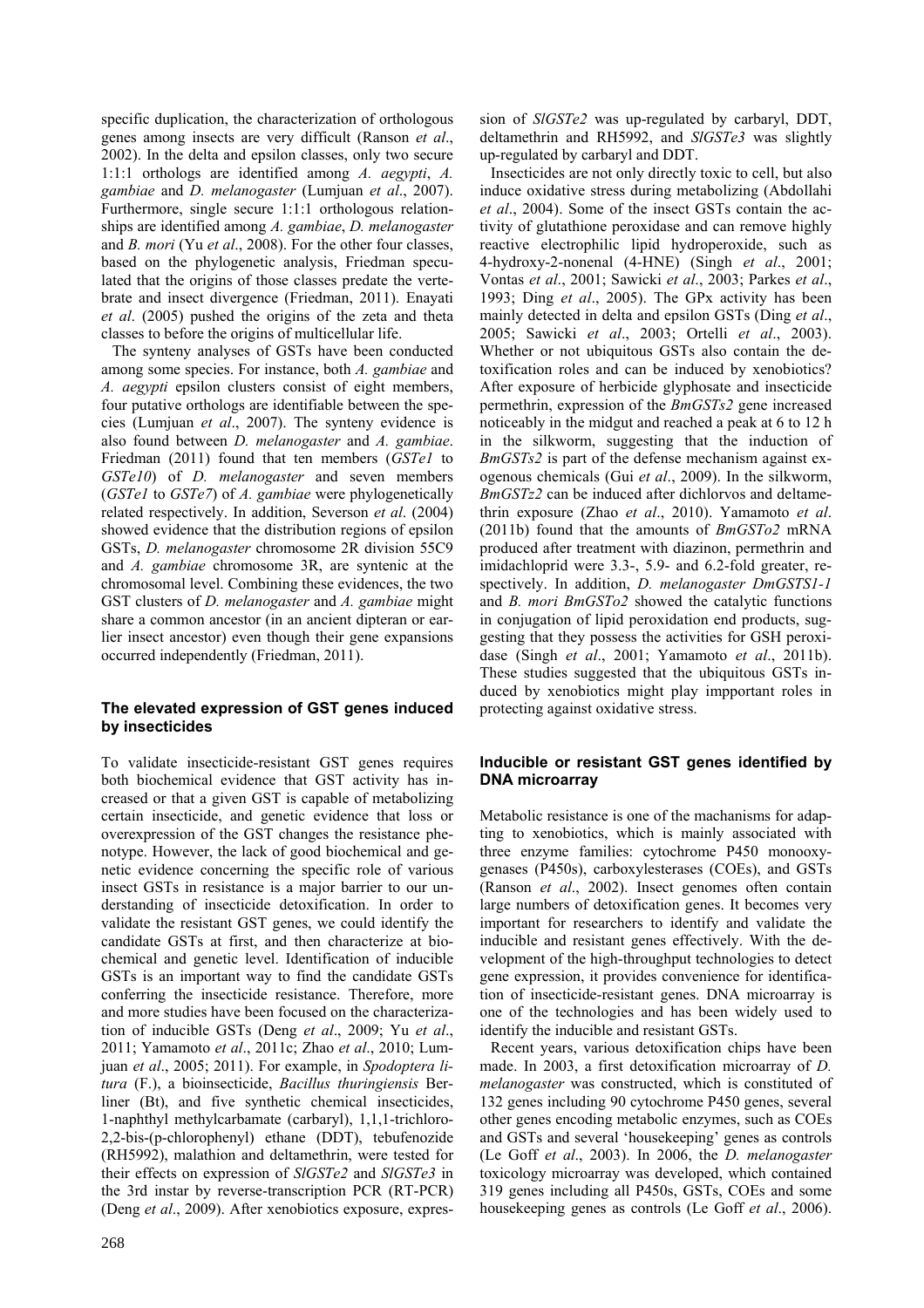Based on the chip, three GST genes induced by phenobarbital and one GST gene induced by atrazine were identified in *D. melanogaster*. The *A. gambiae* detoxification chip containing 230 genes putatively involved in insecticide metabolism (P450s, GSTs, and COEs and redox genes, partners of the P450 oxidative metabolic complex, and various controls) have also been constructed (David *et al*., 2005). It was identified that *AgGSTE2* was elevated in the pyrethroid-resistant *RSP*  strain, which has previously been implicated in dichlorodiphenyltrichloroethane (DDT)-resistant. Based on the *A. gambiae* detoxification chip, *GSTS1-2* was identified in the permethrin resistant Odumasy strain, which was over-expressed in females (Muller *et al*., 2007). Vontas *et al*. (2007) used the *A. gambiae* detoxification chip to identify the putative resistant genes in *Anopheles stephensi* Liston. Using the cross-species microarray hybridization, they found that *GSTS1-1*, *GSTS1-2* and a microsomal GSTs (*GSTMIC2*) were expressed at higher levels in the pyrethroid-resistant strain (Vontas *et al*., 2007). In 2008, *A. aegypti* detoxification chip was also developed. It was found that two epsilon GSTs were overexpressed in both PMD-R and IM resistant strains (Strode *et al*., 2008). Thus, microarray is an effective technology to identify the inducible or overexpressed resistant genes.

# **Characterization of inducible or resistant GSTs using next-generation sequencing technology**

The microarray technology was mainly used in the model organisms, which its genomes have been sequenced. With the development of sequencing technology, transcriptome sequencing is a suitable alternative to whole genome sequencing of non-model species and can be used to characterize the resistant genes at the level of transcription (Gregory *et al*., 2011; Adelman *et al*., 2011; Karatolos *et al*., 2011; Carvalho *et al*., 2010). Using the transcriptome sequencing, it provides an extensive set of expressed sequence tags (ESTs), which can be readily adopted for the design of genomic tools such as microarray (Gregory *et al*., 2011). In addition, next-generation sequencing technology such as Roche 454-FLX platform could also allow differential gene expression analysis of the whole transcriptome between different phenotypes (insecticide resistant and susceptible species) or response to insecticides in insects (Adelman *et al*., 2011; David *et al*., 2010). Thus, nextgeneration sequencing technology provides a highthroughput means for identifing the resistant-related GSTs or other detoxification enzymes in non-model species.

In *Cimex lectularius* L., the transcriptomes of pyrethroid-resistant and susceptible species were sequenced using 454-FLX platform (Adelman *et al*., 2011). Analyses of newly identified gene transcripts in both Harlan (susceptible) and Richmond (resistant) bed bugs revealed that *GSTs1* was significantly over-expressed in the resistant strain, which was also validated by quantitative RT-PCR (Adelman *et al*., 2011). Similar study was also performed in *Anopheles funestus* Giles. It was

indicated that differential expressions between the pyrethroid resistant laboratory strain and a pyrethroid susceptible field strain were observed for the contig corresponding to *GSTe2* with a 2.5-fold change for females and 2-fold change in pupae (Gregory *et al*., 2011). Transcriptome responses to pollutants and insecticides were also performed in the dengue vector *A. aegypti*, which four GSTs and other eight xenobiotic detoxification genes were found to be differentially transcribed (David *et al*., 2010). Among GSTs, *GSTX2* was strongly and specifically induced by the insecticide propoxur while the induction of *GSTD4* appeared less specific for xenobiotics.

## **Conclusion and prospect**

With the development of genome sequencing technologies, a mass of insect genome sequences become available, and the GSTs have also been identified. Based on the genome sequences, the whole-genome DNA microarray or small-scale detoxificaton chips have been widely used in identification of resistant and inducible candidate GSTs. It can shorten the periods of validation of resistant GSTs. However, microarray technology also presents some defects, especially, it was mainly used in identifying the up-regulated candidates. The nextgeneration sequencing technology can not only identify the up-regulated genes, it can even find the target site resistance genes and mutation of important residues affecting the enzyme activity. Thus, next-generation sequencing technology might get wide usage in identification of resistant and inducible genes.

Che-Mendoza *et al*. (2009) reviewed the molecular mechanism responsible for elevated GST activity in mosquito, which is mostly due to regulatory changes that increases its transcriptional rate (see also Enayati *et al*., 2005; Ranson and Hemingway, 2005a). In recent ten years, advances of genomic and high-throughput technologies have obviously promoted the functional cognition of insect GSTs. And a large number of inducible and resistant GSTs were identified. However, little is known in regards to the molecular mechanism responsible for elevated GST expression. In order to elucidate the functions of inducible GSTs, the xenobioticinducible promoters need to be further studied.

#### **Acknowledgements**

This work was supported by National Science Foundation of China (31201851), Natural Science Foundation Project of CO CSTC (cstc2012jjA00010), Youth Foundation of Education Bureau of Sichuan Province, China (10ZC124).

#### **References**

ABDOLLAHI M., RANJBAR A., SHADNIA S., NIKFAR S., REZAIE A., 2004.- Pesticides and oxidative stress: a review.- *Medical Science Monitor*, 10: RA141-147.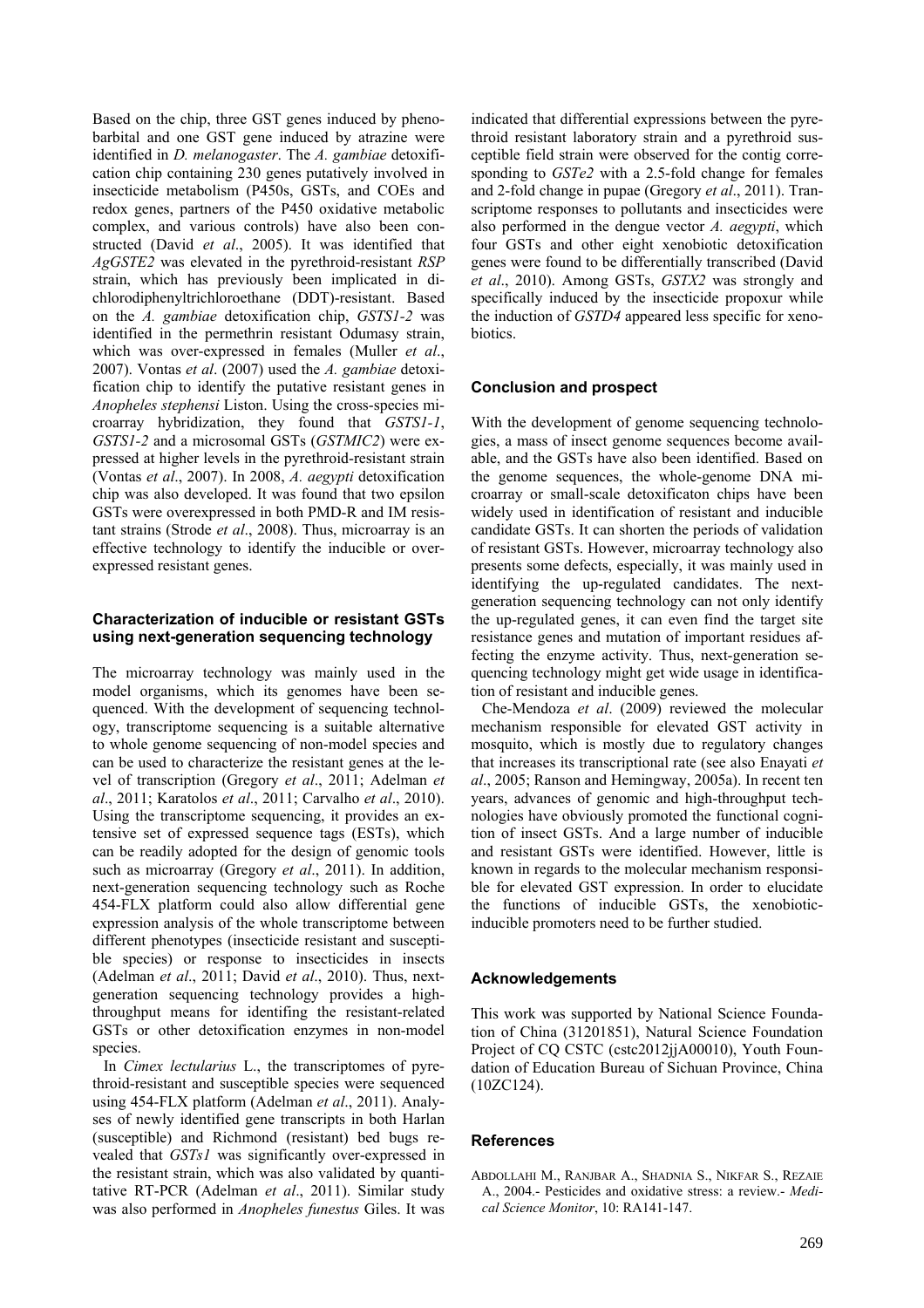- ADELMAN Z. N., KILCULLEN K. A., KOGANEMARU R., ANDER-SON M. A., ANDERSON T. D., MILLER D. M., 2011.- Deep sequencing of pyrethroid-resistant bed bugs reveals multiple mechanisms of resistance within a single population.- *PLoS One*, 6: e26228.
- BOARD P. G., BAKER R. T., CHELVANAYAGAM G., JERMIIN L. S., 1997.- Zeta, a novel class of glutathione transferases in a range of species from plants to humans.- *Biochemical Journal*, 328: 929-35.
- CARVALHO R. A., AZEREDO-ESPIN A. M., TORRES T. T., 2010.- Deep sequencing of new world screw-worm transcripts to discover genes involved in insecticide resistance.- *BMC Genomics*, 11: 695.
- CHE-MENDOZA A., PENILLA R. P., RODRÍGUEZ D. A., 2009.- Insecticide resistance and glutathione S-transferases in mosquitoes: A review.- *African Journal of Biotechnology*, 8: 1386-1397.
- CLAUDIANOS C., RANSON H., JOHNSON R. M., BISWAS S., SCHULER M. A., BERENBAUM M. R., FEYEREISEN R., OAKE-SHOTT J. G., 2006.- A deficit of detoxification enzymes: pesticide sensitivity and environmental response in the honeybee.- *Insect Molecular Biology*, 15: 615-36.
- CLAYTON J. D., CRIPPS R. M., SPARROW J. C., BULLARD B., 1998.- Interaction of troponin-H and glutathione Stransferase-2 in the indirect flight muscles of *Drosophila melanogaster*.- *Journal of Muscle Research and Cell Motility*, 19: 117-127.
- DAVID J. P., STRODE C., VONTAS J., NIKOU D., VAUGHAN A., PIGNATELLI P. M., LOUIS C., HEMINGWAY J., RANSON H., 2005.- The *Anopheles gambiae* detoxification chip: a highly specific microarray to study metabolic-based insecticide resistance in malaria vectors.- *Proceedings of the National Academy of Sciences of the United States of America*, 102: 4080-4084.
- DAVID J. P., COISSAC E., MELODELIMA C., POUPARDIN R., RIAZ M. A., CHANDOR-PROUST A., REYNAUD S., 2010.- Transcriptome response to pollutants and insecticides in the dengue vector *Aedes aegypti* using next-generation sequencing technology.- *BMC Genomics*, 11: 216.
- DENG H., HUANG Y., FENG Q., ZHENG S., 2009.- Two epsilon glutathione S-transferase cDNAs from the common cutworm, *Spodoptera litura*: characterization and developmental and induced expression by insecticides.- *Journal of Insect Physiology*, 55: 1174-1183.
- DING Y., ORTELLI F., ROSSITER L. C., HEMINGWAY J., RANSON H., 2003.- The *Anopheles gambiae* glutathione transferase supergene family: annotation, phylogeny and expression profiles.- *BMC Genomics*, 4: 35.
- DING Y., HAWKES N., MEREDITH J., EGGLESTON P., HEMING-WAY J., RANSON H., 2005.- Characterization of the promoters of Epsilon glutathione transferases in the mosquito *Anopheles gambiae* and their response to oxidative stress.- *Biochemical Journal*, 387: 879-888.
- ENAYATI A. A., RANSON H., HEMINGWAY J., 2005.- Insect glutathione transferases and insecticide resistance.- *Insect Molecular Biology*, 14: 3-8.
- FRIEDMAN R., 2011.- Genomic organization of the glutathione S-transferase family in insects.- *Molecular Phylogenetics and Evolution*, 61: 924-932.
- GIORDANO G., AFSHARINEJAD Z., GUIZZETTI M., VITALONE A., KAVANAGH T. J., COSTA L. G., 2007.- Organophosphorus insecticides chlorpyrifos and diazinon and oxidative stress in neuronal cells in a genetic model of glutathione deficiency.- *Toxicology and Applied Pharmacology*, 219: 181-189.
- GREGORY R., DARBY A. C., IRVING H., COULIBALY M. B., HUGHES M., KOEKEMOER L. L., COETZEE M., RANSON H., HEMINGWAY J., HALL N., WONDJI C. S., 2011.- A de novo expression profiling of *Anopheles funestus*, malaria vector in Africa, using 454 pyrosequencing.- *PLoS One*, 6: e17418.
- GUI Z., HOU C., LIU T., QIN G., LI M., JIN B., 2009.- Effects of insect viruses and pesticides on glutathione S-transferase activity and gene expression in *Bombyx mori*.- *Journal of Economic Entomology*, 102: 1591-1598.
- HUANG H. S., HU N. T., YAO Y. E., WU C. Y., CHIANG S. W., SUN C. N., 1998.- Molecular cloning and heterologous expression of a glutathione S-transferase involved in insecticide resistance from the diamondback moth, *Plutella xylostella*.- *Insect Biochemistry and Molecular Biology*, 28: 651-658.
- KARATOLOS N., PAUCHET Y., WILKINSON P., CHAUHAN R., DEN-HOLM I., GORMAN K., NELSON D. R., BASS C., FFRENCH-CONSTANT R. H., WILLIAMSON M. S., 2011.- Pyrosequencing the transcriptome of the greenhouse whitefly, *Trialeurodes vaporariorum* reveals multiple transcripts encoding insecticide targets and detoxifying enzymes.- *BMC Genomics*, 12: 56.
- KETTERMAN A. J., SAISAWANG C., WONGSANTICHON J., 2011.- Insect glutathione transferases.- *Drug Metabolism Reviews*, 43: 253-65.
- LE GOFF G., BOUNDY S., DABORN P. J., YEN J. L., SOFER L., LIND R., SABOURAULT C., MADI-RAVAZZI L., FFRENCH-CONSTANT R. H., 2003.- Microarray analysis of cytochrome P450 mediated insecticide resistance in *Drosophila*.- *Insect Biochemistry and Molecular Biology*, 33: 701-708.
- LE GOFF G., HILLIOU F., SIEGFRIED B. D., BOUNDY S., WAJNBERG E., SOFER L., AUDANT P., FFRENCH-CONSTANT R. H., FEYEREISEN R., 2006.- Xenobiotic response in *Drosophila melanogaster*: sex dependence of P450 and GST gene induction.- *Insect Biochemistry and Molecular Biology*, 36: 674-682.
- LI X., SCHULER M. A., BERENBAUM M. R., 2007.- Molecular mechanisms of metabolic resistance to synthetic and natural xenobiotics.- *Annual Review of Entomology*, 52: 231-253.
- LI X., ZHANG X., ZHANG J., STARKEY S. R., ZHU K. Y., 2009.- Identification and characterization of eleven glutathione Stransferase genes from the aquatic midge *Chironomus tentans* (Diptera: Chironomidae).- *Insect Biochemistry and Molecular Biology*, 39: 745-754.
- LUMJUAN N., MCCARROLL L., PRAPANTHADARA L. A., HE-MINGWAY J., RANSON H., 2005.- Elevated activity of an Epsilon class glutathione transferase confers DDT resistance in the dengue vector, *Aedes aegypti*.- *Insect Biochemistry and Molecular Biology*, 35: 861-71.
- LUMJUAN N., STEVENSON B. J., PRAPANTHADARA L. A., SOM-BOON P., BROPHY P. M., LOFTUS B. J., SEVERSON D. W., RANSON H., 2007.- The *Aedes aegypti* glutathione transferase family.- *Insect Biochemistry and Molecular Biology*, 37: 1026-1035.
- LUMJUAN N., RAJATILEKA S., CHANGSOM D., WICHEER J., LEE-LAPAT P., PRAPANTHADARA L. A., SOMBOON P., LYCETT G., RANSON H., 2011.- The role of the *Aedes aegypti* Epsilon glutathione transferases in conferring resistance to DDT and pyrethroid insecticides.- *Insect Biochemistry and Molecular Biology*, 41: 203-209.
- MARNETT L. J., RIGGINS J. N., WEST J. D., 2003.- Endogenous generation of reactive oxidants and electrophiles and their reactions with DNA and protein.- *The Journal of Clinical Investigation*, 111: 583-593.
- MULLER P., DONNELLY M. J., RANSON H., 2007.- Transcription profiling of a recently colonised pyrethroid resistant *Anopheles gambiae* strain from Ghana.- *BMC Genomics*, 8: 36.
- NAIR P. M., CHOI J., 2011.- Identification, characterization and expression profiles of *Chironomus riparius* glutathione Stransferase (GST) genes in response to cadmium and silver nanoparticles exposure.- *Aquatic Toxicology*, 101: 550-560.
- OAKESHOTT J. G., JOHNSON R. M., BERENBAUM M. R., RANSON H., CRISTINO A. S., CLAUDIANOS C., 2010.- Metabolic enzymes associated with xenobiotic and chemosensory responses in *Nasonia vitripennis*.- *Insect Molecular Biology*, 19 (Suppl 1): 147-163.